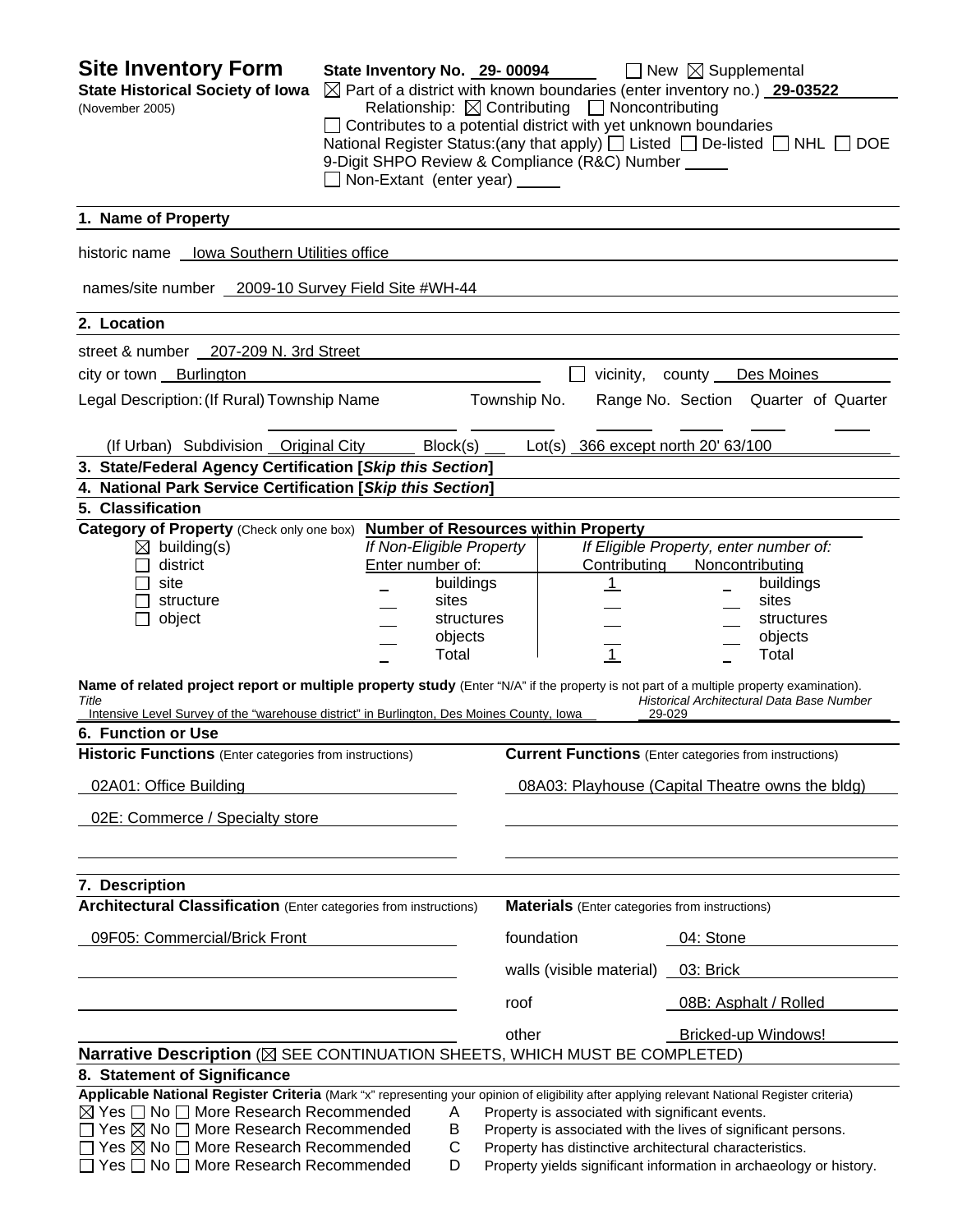| County<br>Des Moines<br>Address 207-209 N. 3rd Street                                                                                                                                                                                                                                                                                                                                                                                                                                                                                                                                                                                                                                                                                                                                                                                                                                                                                                                                                                                                                                                                                                                                                                                                                                                                                                                                                                                                                                                                                                                                                                                                                                                                                                           | Site Number<br>29-00094                                                |
|-----------------------------------------------------------------------------------------------------------------------------------------------------------------------------------------------------------------------------------------------------------------------------------------------------------------------------------------------------------------------------------------------------------------------------------------------------------------------------------------------------------------------------------------------------------------------------------------------------------------------------------------------------------------------------------------------------------------------------------------------------------------------------------------------------------------------------------------------------------------------------------------------------------------------------------------------------------------------------------------------------------------------------------------------------------------------------------------------------------------------------------------------------------------------------------------------------------------------------------------------------------------------------------------------------------------------------------------------------------------------------------------------------------------------------------------------------------------------------------------------------------------------------------------------------------------------------------------------------------------------------------------------------------------------------------------------------------------------------------------------------------------|------------------------------------------------------------------------|
| City<br><b>Burlington</b>                                                                                                                                                                                                                                                                                                                                                                                                                                                                                                                                                                                                                                                                                                                                                                                                                                                                                                                                                                                                                                                                                                                                                                                                                                                                                                                                                                                                                                                                                                                                                                                                                                                                                                                                       | 29-03522<br>District Number                                            |
| <b>Criteria Considerations</b><br>$\Box$ A Owned by a religious institution or used<br>$\Box$ E A reconstructed building, object, or structure.<br>for religious purposes.<br>$\Box$ F A commemorative property.<br>B Removed from its original location.<br>C A birthplace or grave.<br>50 years.<br>D A cemetery                                                                                                                                                                                                                                                                                                                                                                                                                                                                                                                                                                                                                                                                                                                                                                                                                                                                                                                                                                                                                                                                                                                                                                                                                                                                                                                                                                                                                                              | □ G Less than 50 years of age or achieved significance within the past |
| Areas of Significance (Enter categories from instructions)<br><b>Significant Dates</b>                                                                                                                                                                                                                                                                                                                                                                                                                                                                                                                                                                                                                                                                                                                                                                                                                                                                                                                                                                                                                                                                                                                                                                                                                                                                                                                                                                                                                                                                                                                                                                                                                                                                          |                                                                        |
| Construction date<br>1926<br>05: Commerce                                                                                                                                                                                                                                                                                                                                                                                                                                                                                                                                                                                                                                                                                                                                                                                                                                                                                                                                                                                                                                                                                                                                                                                                                                                                                                                                                                                                                                                                                                                                                                                                                                                                                                                       | $\Box$ check if circa or estimated date                                |
| Other dates, including renovation                                                                                                                                                                                                                                                                                                                                                                                                                                                                                                                                                                                                                                                                                                                                                                                                                                                                                                                                                                                                                                                                                                                                                                                                                                                                                                                                                                                                                                                                                                                                                                                                                                                                                                                               |                                                                        |
| 17: Industry<br>1950s                                                                                                                                                                                                                                                                                                                                                                                                                                                                                                                                                                                                                                                                                                                                                                                                                                                                                                                                                                                                                                                                                                                                                                                                                                                                                                                                                                                                                                                                                                                                                                                                                                                                                                                                           |                                                                        |
| <b>Architect/Builder</b><br><b>Significant Person</b><br>(Complete if National Register Criterion B is marked above)<br>Architect<br><b>Builder</b>                                                                                                                                                                                                                                                                                                                                                                                                                                                                                                                                                                                                                                                                                                                                                                                                                                                                                                                                                                                                                                                                                                                                                                                                                                                                                                                                                                                                                                                                                                                                                                                                             |                                                                        |
|                                                                                                                                                                                                                                                                                                                                                                                                                                                                                                                                                                                                                                                                                                                                                                                                                                                                                                                                                                                                                                                                                                                                                                                                                                                                                                                                                                                                                                                                                                                                                                                                                                                                                                                                                                 |                                                                        |
| Narrative Statement of Significance ( $\boxtimes$ SEE CONTINUATION SHEETS, WHICH MUST BE COMPLETED)                                                                                                                                                                                                                                                                                                                                                                                                                                                                                                                                                                                                                                                                                                                                                                                                                                                                                                                                                                                                                                                                                                                                                                                                                                                                                                                                                                                                                                                                                                                                                                                                                                                             |                                                                        |
| 9. Major Bibliographical References<br>Bibliography $\boxtimes$ See continuation sheet for citations of the books, articles, and other sources used in preparing this form                                                                                                                                                                                                                                                                                                                                                                                                                                                                                                                                                                                                                                                                                                                                                                                                                                                                                                                                                                                                                                                                                                                                                                                                                                                                                                                                                                                                                                                                                                                                                                                      |                                                                        |
| 10. Geographic Data                                                                                                                                                                                                                                                                                                                                                                                                                                                                                                                                                                                                                                                                                                                                                                                                                                                                                                                                                                                                                                                                                                                                                                                                                                                                                                                                                                                                                                                                                                                                                                                                                                                                                                                                             |                                                                        |
| <b>UTM References (OPTIONAL)</b>                                                                                                                                                                                                                                                                                                                                                                                                                                                                                                                                                                                                                                                                                                                                                                                                                                                                                                                                                                                                                                                                                                                                                                                                                                                                                                                                                                                                                                                                                                                                                                                                                                                                                                                                |                                                                        |
| Zone<br>Easting<br>Northing<br>Zone<br>Easting<br>2<br>1                                                                                                                                                                                                                                                                                                                                                                                                                                                                                                                                                                                                                                                                                                                                                                                                                                                                                                                                                                                                                                                                                                                                                                                                                                                                                                                                                                                                                                                                                                                                                                                                                                                                                                        | Northing                                                               |
| 3<br>4                                                                                                                                                                                                                                                                                                                                                                                                                                                                                                                                                                                                                                                                                                                                                                                                                                                                                                                                                                                                                                                                                                                                                                                                                                                                                                                                                                                                                                                                                                                                                                                                                                                                                                                                                          |                                                                        |
| See continuation sheet for additional UTM references or comments                                                                                                                                                                                                                                                                                                                                                                                                                                                                                                                                                                                                                                                                                                                                                                                                                                                                                                                                                                                                                                                                                                                                                                                                                                                                                                                                                                                                                                                                                                                                                                                                                                                                                                |                                                                        |
| 11. Form Prepared By                                                                                                                                                                                                                                                                                                                                                                                                                                                                                                                                                                                                                                                                                                                                                                                                                                                                                                                                                                                                                                                                                                                                                                                                                                                                                                                                                                                                                                                                                                                                                                                                                                                                                                                                            |                                                                        |
|                                                                                                                                                                                                                                                                                                                                                                                                                                                                                                                                                                                                                                                                                                                                                                                                                                                                                                                                                                                                                                                                                                                                                                                                                                                                                                                                                                                                                                                                                                                                                                                                                                                                                                                                                                 |                                                                        |
| name/title Georgette Allen, Volunteer                                                                                                                                                                                                                                                                                                                                                                                                                                                                                                                                                                                                                                                                                                                                                                                                                                                                                                                                                                                                                                                                                                                                                                                                                                                                                                                                                                                                                                                                                                                                                                                                                                                                                                                           | Rebecca Lawin McCarley, Consultant, Davenport, IA                      |
| organization Burlington Historic Preservation Commission<br><u>and the second second second second</u> second second second second second second second second second second second                                                                                                                                                                                                                                                                                                                                                                                                                                                                                                                                                                                                                                                                                                                                                                                                                                                                                                                                                                                                                                                                                                                                                                                                                                                                                                                                                                                                                                                                                                                                                                             | March 31, 2010                                                         |
| street & number_ City Hall, 400 Washington Street                                                                                                                                                                                                                                                                                                                                                                                                                                                                                                                                                                                                                                                                                                                                                                                                                                                                                                                                                                                                                                                                                                                                                                                                                                                                                                                                                                                                                                                                                                                                                                                                                                                                                                               | telephone 319-753-8158                                                 |
| <b>Burlington</b><br>city or town                                                                                                                                                                                                                                                                                                                                                                                                                                                                                                                                                                                                                                                                                                                                                                                                                                                                                                                                                                                                                                                                                                                                                                                                                                                                                                                                                                                                                                                                                                                                                                                                                                                                                                                               | zip code 52601<br>state lowa                                           |
| ADDITIONAL DOCUMENTATION (Submit the following items with the completed form)                                                                                                                                                                                                                                                                                                                                                                                                                                                                                                                                                                                                                                                                                                                                                                                                                                                                                                                                                                                                                                                                                                                                                                                                                                                                                                                                                                                                                                                                                                                                                                                                                                                                                   |                                                                        |
| <b>FOR ALL PROPERTIES</b><br>Map: showing the property's location in a town/city or township.<br>1.<br>Site plan: showing position of buildings and structures on the site in relation to public road(s).<br>2.<br>Photographs: representative black and white photos. If the photos are taken as part of a survey for which the Society is to be<br>3.<br>curator of the negatives or color slides, a photo/catalog sheet needs to be included with the negatives/slides and the following<br>needs to be provided below on this particular inventory site:<br>Roll/slide sheet #<br>Frame/slot #<br>$\overline{\phantom{a}}$<br>Roll/slide sheet #<br>Frame/slot #<br>Roll/slide sheet #<br>Frame/slot #<br>$\boxtimes$ See continuation sheet or attached photo & slide catalog sheet for list of photo roll or slide entries.<br>$\boxtimes$ Photos/illustrations without negatives are also in this site inventory file.<br>FOR CERTAIN KINDS OF PROPERTIES, INCLUDE THE FOLLOWING AS WELL<br>Farmstead & District: (List of structures and buildings, known or estimated year built, and contributing or noncontributing status)<br>1.<br>2.<br>Barn:<br>a. A sketch of the frame/truss configuration in the form of drawing a typical middle bent of the barn.<br>A photograph of the loft showing the frame configuration along one side.<br>b.<br>A sketch floor plan of the interior space arrangements along with the barn's exterior dimensions in feet.<br>с.<br>State Historic Preservation Office (SHPO) Use Only Below This Line<br>Concur with above survey opinion on National Register eligibility: $\Box$ Yes $\Box$ No $\Box$ More Research Recommended<br>This is a locally designated property or part of a locally designated district. | Date Taken<br>Date Taken<br>Date Taken                                 |
| Comments:                                                                                                                                                                                                                                                                                                                                                                                                                                                                                                                                                                                                                                                                                                                                                                                                                                                                                                                                                                                                                                                                                                                                                                                                                                                                                                                                                                                                                                                                                                                                                                                                                                                                                                                                                       |                                                                        |
| Evaluated by (name/title):                                                                                                                                                                                                                                                                                                                                                                                                                                                                                                                                                                                                                                                                                                                                                                                                                                                                                                                                                                                                                                                                                                                                                                                                                                                                                                                                                                                                                                                                                                                                                                                                                                                                                                                                      | Date:                                                                  |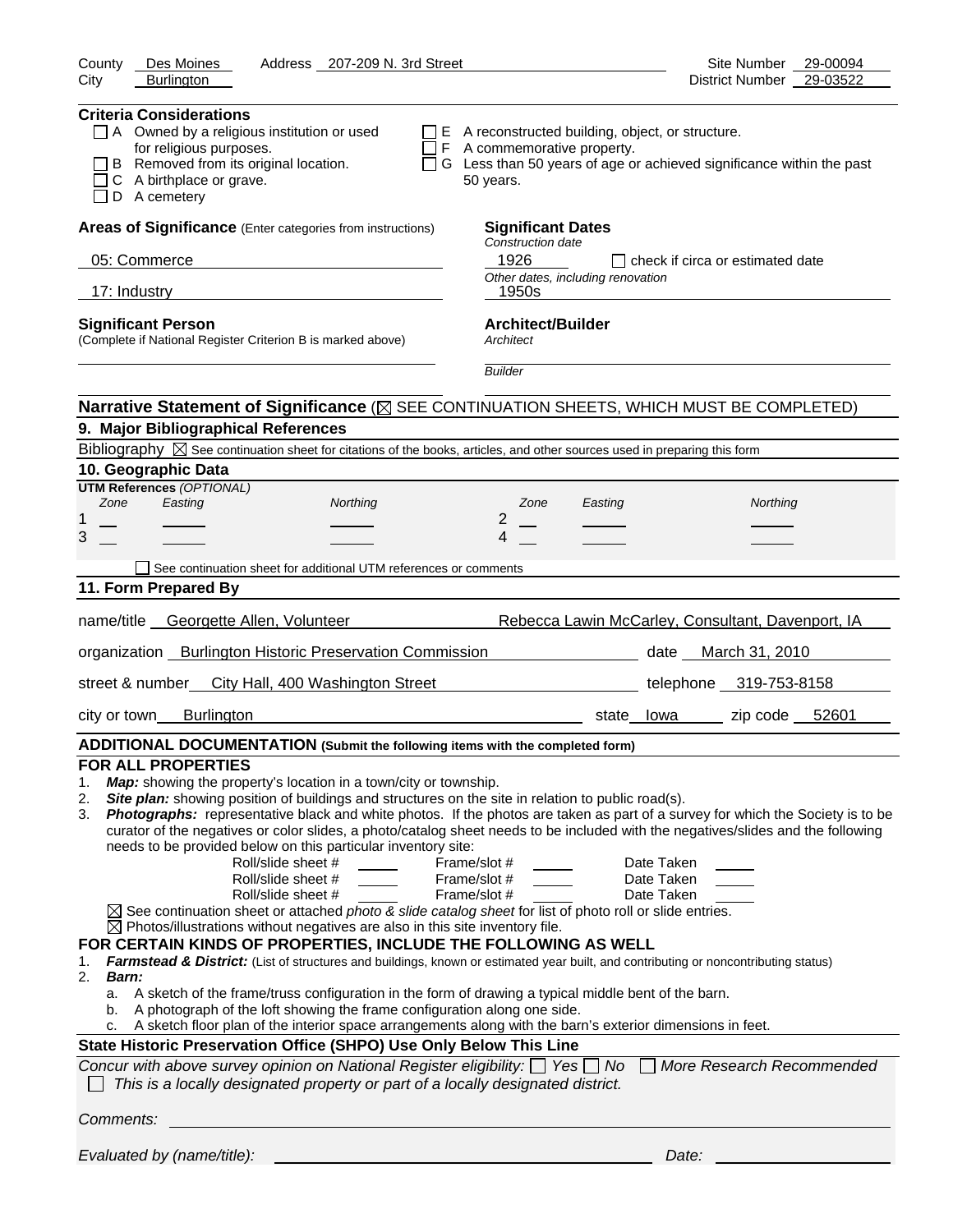Page 1

| Iowa Southern Utilities - office/store | Des Moines |
|----------------------------------------|------------|
| Name of Property                       | County     |
| 207-209 N. 3 <sup>rd</sup> Street      | Burlington |
| Address                                | City       |

### **7. Narrative Description**

The Iowa Southern Utilities office/store is a two-story brick building that was remodeled for use by this company with a new façade in 1926. The brick façade is trimmed with Bedford stone details. The storefront appears to have been remodeled after this period, with small tiles that appear to date to the 1950s. The large storefront windows are angled to the entry at the north end of the façade (east). The paired second story windows are connected with a stone stringcourse that also serves as the sills. The windows are framed with stone detail, and a floating lintel is located above each set. The window opening have been filled with brick. The stone details continue on the frieze with a cornice, dentils, and stone medallions with carved detail.

### **8. Narrative Statement of Significance**

The Iowa Southern Utilities office/store appears to be eligible for listing on the National Register of Historic Places as a contributing building in the Manufacturing and Wholesale Historic District centered on 3<sup>rd</sup> Street from Valley to Elm streets. The building is associated with the power sub-station building located at 115 N. 4<sup>th</sup> Street and thus linked to the district. The building may also contribute in an expanded Jefferson Street commercial/retail historic district. While the windows have been filled with brick, the overall brick and stone detailing, massing, and detail of the building remains visible. Thus, it retains sufficient integrity as a contributing building under Criterion A. The alterations to the windows and storefront, however, have impacted the integrity of the building for individual eligibility to the National Register of Historic Places.

A two-story brick building was located at 207-209 N. 3<sup>rd</sup> Street by the 1880s. The 1886 Sanborn map and city directories show 207 N. 3rd was Buick Photo and Commercial Bank (Zaiser, Pres.) and 209 N. 3rd was the location of Miss S. Ducklew & Co. (Dressmaker and Millinery). T.G. Harper's restaurant was located at 207 and Carl O. Schweickhardt's Model Bakery was located at 209 from around 1902 to around 1919. The bakery continued until 1924, with the Burlington Security Company located at 207 from 1922 to 1926. In 1926, the office of the Iowa Southern Utilities Company was located at 209.

In fall 1926, the building at 207-209 N. 3<sup>rd</sup> Street was taken over completely by Iowa Southern Utilities Company. The building was remodeled, and a new front was installed. Thus, the appearance and integrity of the building dates to this work in 1926. The *Burlington Hawk-Eye* edition on October 31, 1926 dedicated a special section for the new Iowa Southern Utilities facilities in Burlington. This building, as well as the power sub-station at 115 N.  $4<sup>th</sup>$  Street (State Site #29-00134), is depicted and described. The newspaper notes "The office building at 209 North Third street has been completely refinished until now the two floors of the Iowa Southern Burlington offices are located and equipped in the most efficient manner. To stand at the heart of Burlington's business district which is nearby the new building and view the 40 foot front of the new office building with its dark toned red appearance, its spacious display windows, and observing the hustling business that goes thru its doors, any citizen of Burlington who is interested at all in the benefits derived from public utilities, will be thrilled with the spectacle" ("Building is Completely Modern in Every Detail," *Burlington Hawk-Eye,* October 31, 1926, I.S.U. edition, 1). A gas and electrical retail store opened on the first story on October 30, 1926. The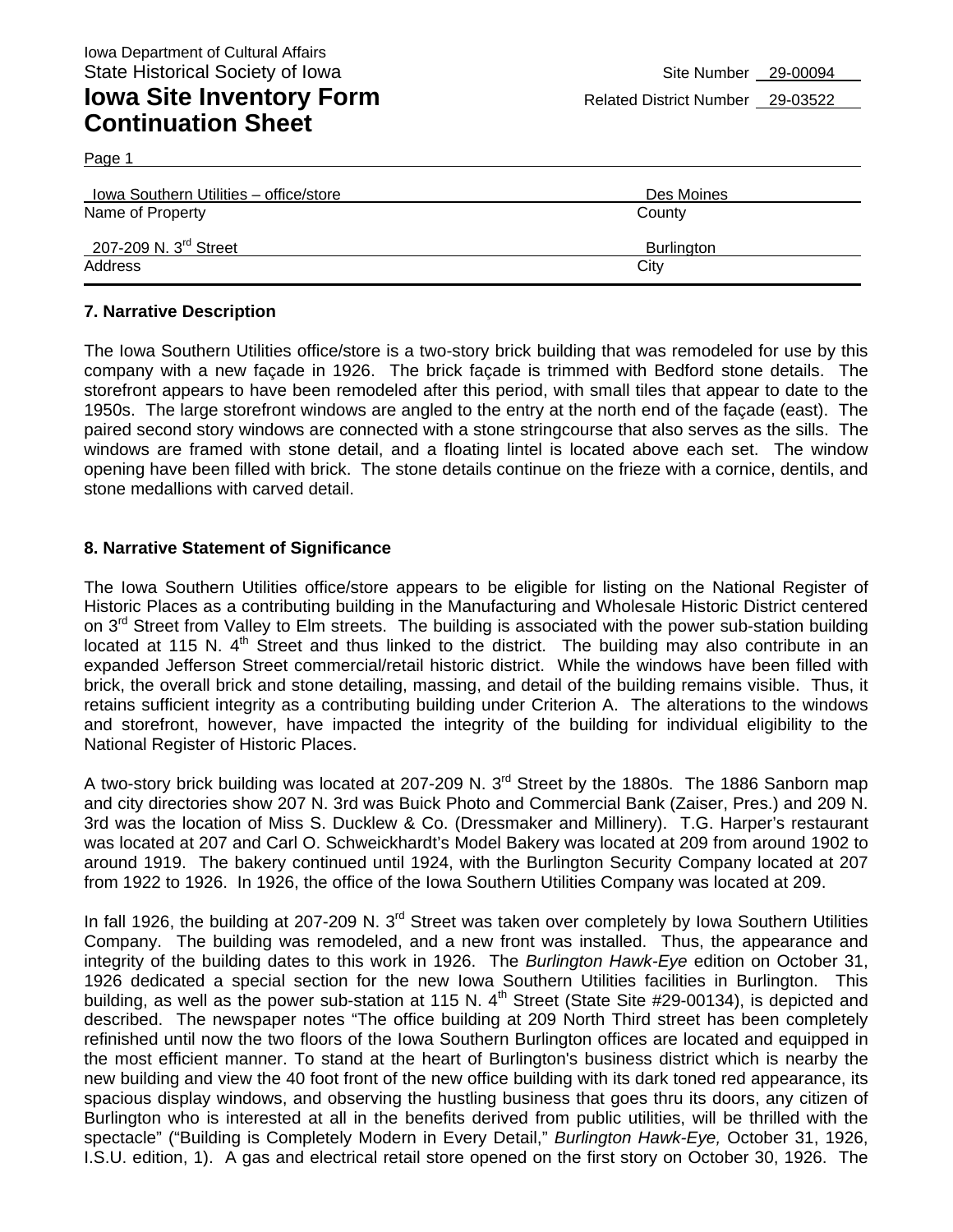Page 2

| Iowa Southern Utilities - office/store | Des Moines        |
|----------------------------------------|-------------------|
| Name of Property                       | County            |
| 207-209 N. 3 <sup>rd</sup> Street      | <b>Burlington</b> |
| Address                                | City              |

store was located in a space 40 by 60 and featured all new fixtures. Two large storefront windows were available for displaying products. The second story served as headquarters for the local office of the Iowa Southern Utilities company. The floor included executive offices, sales offices, and accountants' offices ("Retail Store Newest Branch for this City," *Burlington Gazette,* October 30, 1926, 1; "I.S.U. Opens New Home Office," *Burlington Hawk-Eye,* October 31, 1926, 1).

Iowa Southern Utilities stated in 1902 as Citizens' Gas and Electric Company in Centerville, Iowa. In 1918, the company had six stockholders. By 1926, the stock holdings expanded significantly, and the company served 120 communities in 25 counties in southeastern Iowa. The officers included George M. Bechtel, president (Davenport); H.R. Bechtel, secretary (Davenport), E.F. Bulmahn, vice president and treasurer (Centerville), J. Ross Lee, vice president (Davenport), and Frank S. Payne, vice president and general counsel (Centerville). J.W. McElroy served as the general superintendent in Burlington. In addition to supplying gas and electricity, Iowa Southern Utilities also operated 17 city buses in Burlington, each with a capacity of 25 passengers (*Burlington Hawk-Eye,* October 31, 1926, I.S.U. Edition). The street car system was completely replaced by buses by 1929, and the company worked with the city to remove the lines.

This building remained the office and retail store for Iowa Southern Utilities Company for the next several decades. In June 1948, they bought the property from Carl and Caroline Schweickhardt, and they continued to own it through 1994.

#### **9. Major Bibliographical References**

*Burlington Hawk-Eye,* various articles and dates. On microfilm at the Burlington Public Library.

City Directories, Burlington, Iowa, various dates. On microfiche at the Burlington Public Library

*History of Des Moines County Iowa and Its People.* Chicago, IL: S.J. Clarke Publishing Company, 1915.

Sanborn Map Company. "Burlington, Iowa," Fire Insurance Maps. New York: Sanborn Map Company, 1886, 1892, 1900, 1931, 1952.

Transfer books, Des Moines County Auditor's Office, Burlington, Iowa

Vertical files, Burlington Public Library, Burlington, Iowa.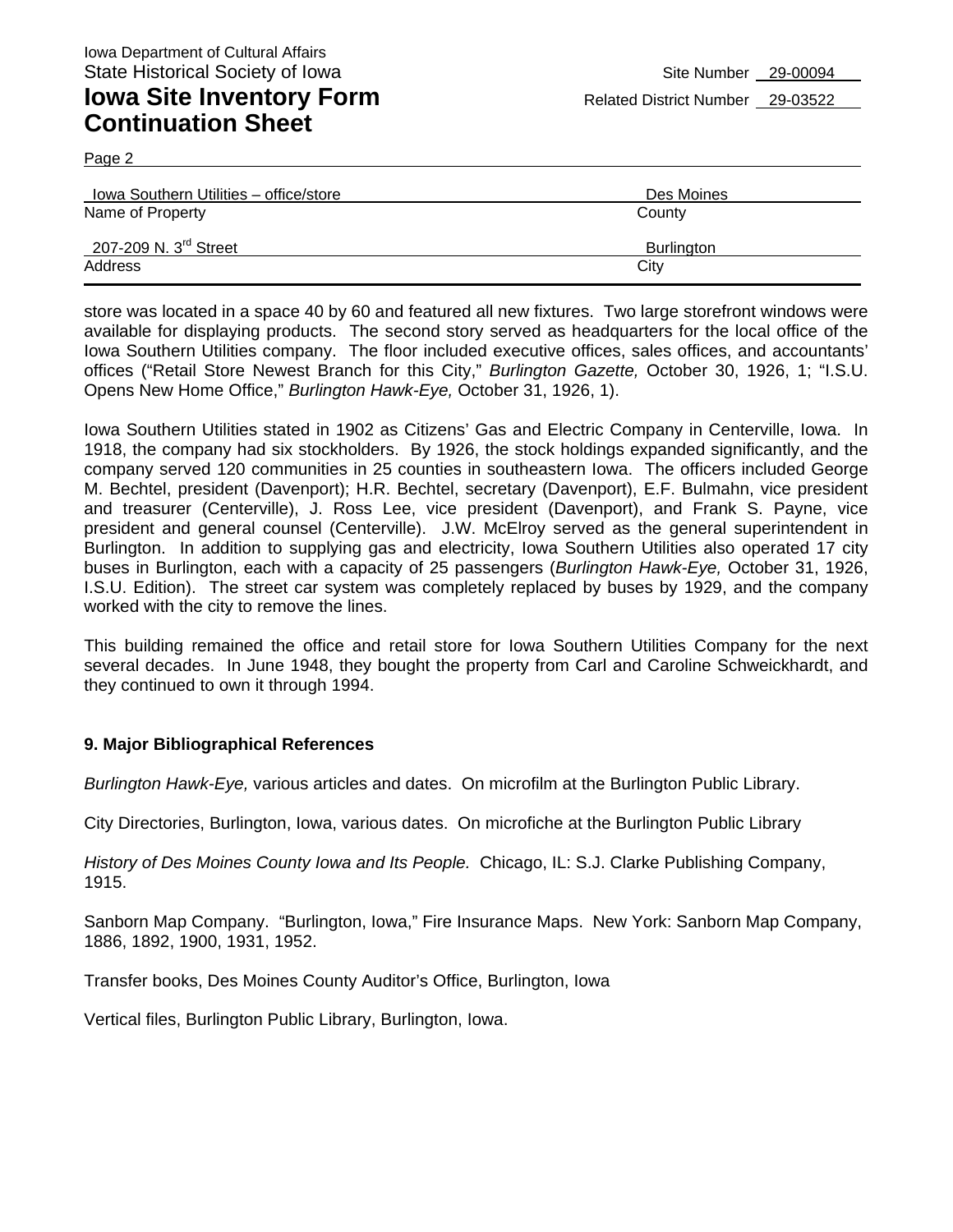Page 3

| Iowa Southern Utilities - office/store | Des Moines |
|----------------------------------------|------------|
| Name of Property                       | County     |
| 207-209 N. $3^{\text{rd}}$ Street      | Burlington |
| Address                                | City       |

### **Location map**



**Site plan** 

|     | 24' HI           |
|-----|------------------|
| 117 | BLDG 1<br>[4680] |
|     | 40               |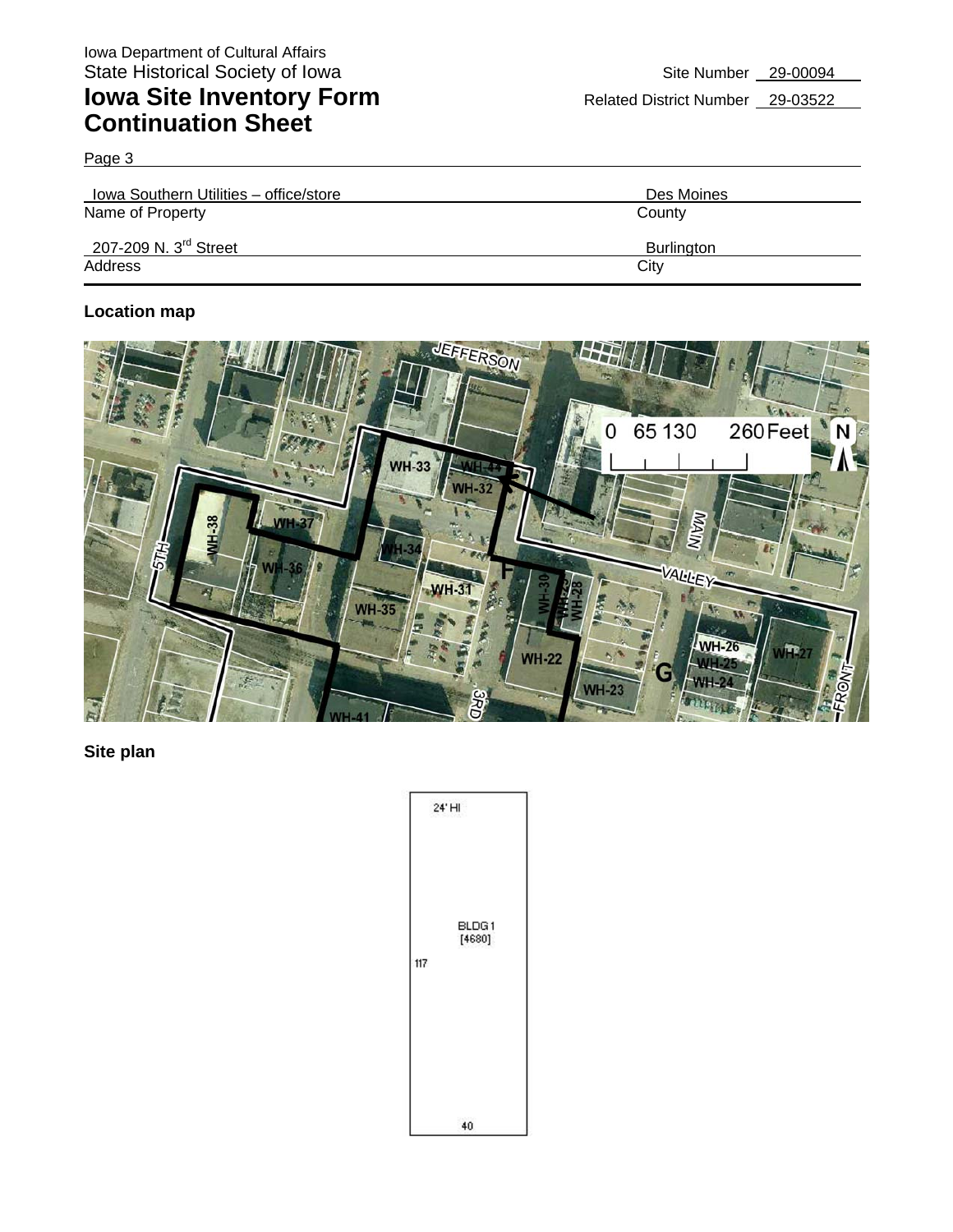Page 4

**Iowa Southern Utilities – office/store Des Moines** Des Moines Name of Property **County** County County County County 207-209 N. 3<sup>rd</sup> Street Burlington Address City **City Address** 

### **Historic photograph**



*Burlington Gazette,* October 30, 1926, page 1